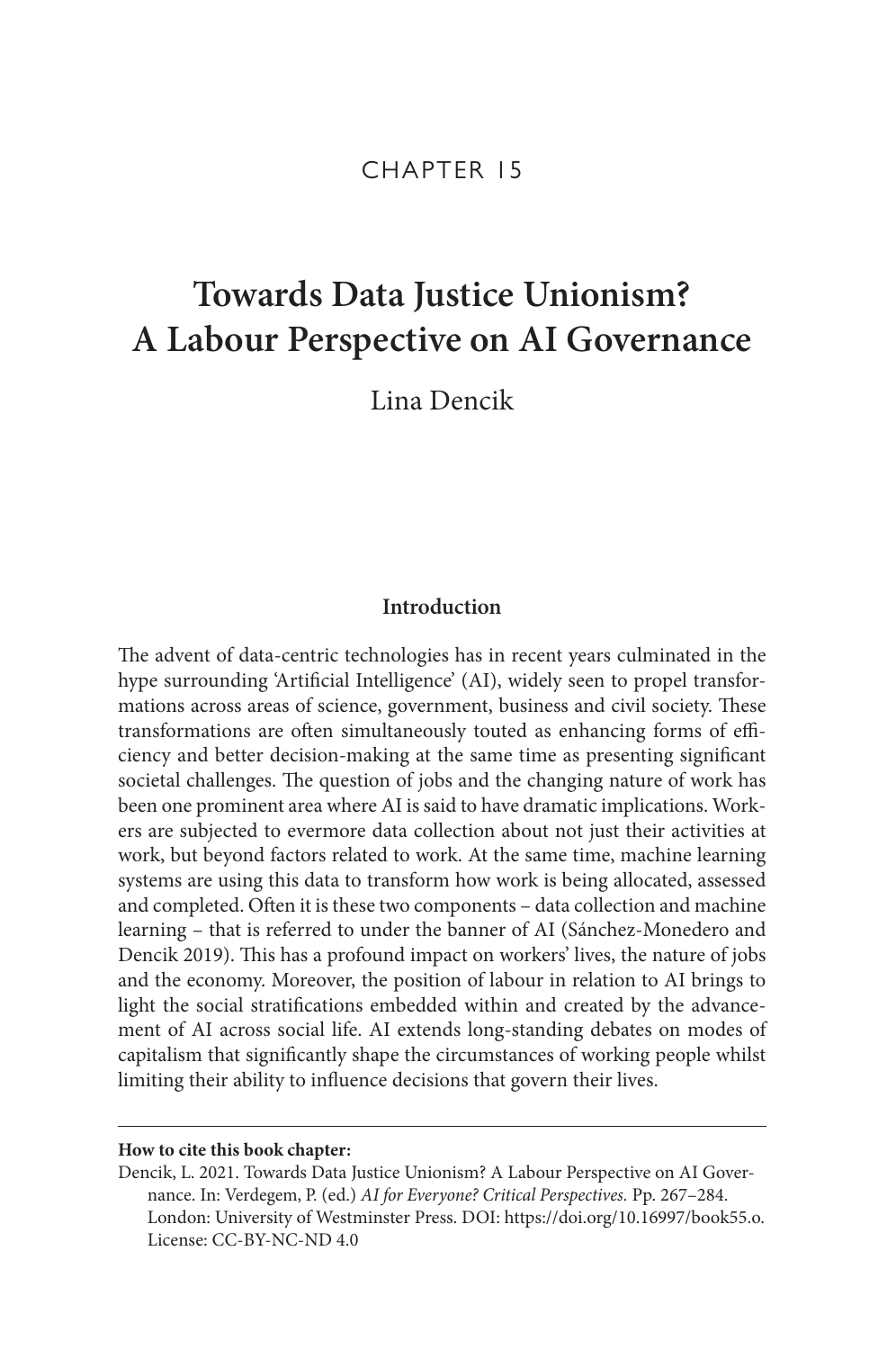Yet, in advancing governance frameworks that may contend with the challenges of data infrastructures and AI, there has been a notable absence of worker voices, unions and labour perspectives. Labour concerns have predominantly focused on the immediate threat of job losses and changing forms of work, but these have rarely been translated into AI governance debates more broadly. Instead, we have seen governance frameworks emerge that centre on questions of individual rights, data protection, ethics and fairness, privileging citizen and consumer rights over workers' rights. These frameworks tend to engage at a level of abstract principles that centre on the nature of technology rather than the conditions of injustice in which technology is situated, and struggle to account for AI as an outcome of power dynamics and interests that serve to shape social relations. The absence of labour perspectives within these debates, and voices that extrapolate from workplace struggles to a wider engagement with AI in the context of advanced capitalism, is therefore a significant gap in the context of what we might refer to as data justice; an understanding of datafication in relation to social justice (Dencik, Hintz and Cabel 2016).

In this chapter, I argue for the need for 'data justice unionism', a form of social justice unionism that engages with data-centric technologies as firmly situated within a workers' rights agenda and that approaches AI governance as informed by the labour movement in solidarity with other social movements. I start by briefly outlining how AI relates to issues of labour before going on to discuss a range of dominant frameworks for AI governance. These have tended to exclude broader labour concerns and often frame what is at stake with AI in terms of trade-offs between economic gains and individual rights that bypass an engagement with collective rights and more fundamental questions about the political economy of AI. I then go on to discuss key issues in AI that a labour perspective foregrounds, in the workplace and beyond, before situating these in relation to data justice unionism. As a component of social justice unionism that argues for unions working in coalition with other social movements to advance a more just society, data justice unionism makes an explicit connection between digital rights and socio-economic rights and contends with AI in the context of labour relations under capitalism. This needs to inform much more of current mobilisation efforts around data justice in order to, on the one hand, elevate the relevance of the labour movement, and, on the other, for AI governance debates to better account for lived experiences and actual social struggles.

# **Labour and AI**

The implications of the advent of AI for labour and labour relations has garnered much attention in recent years, building on long-standing debates on the transformative potentials of emerging technologies. Whilst some have argued that the rapid development of data-centric technologies signal a fundamental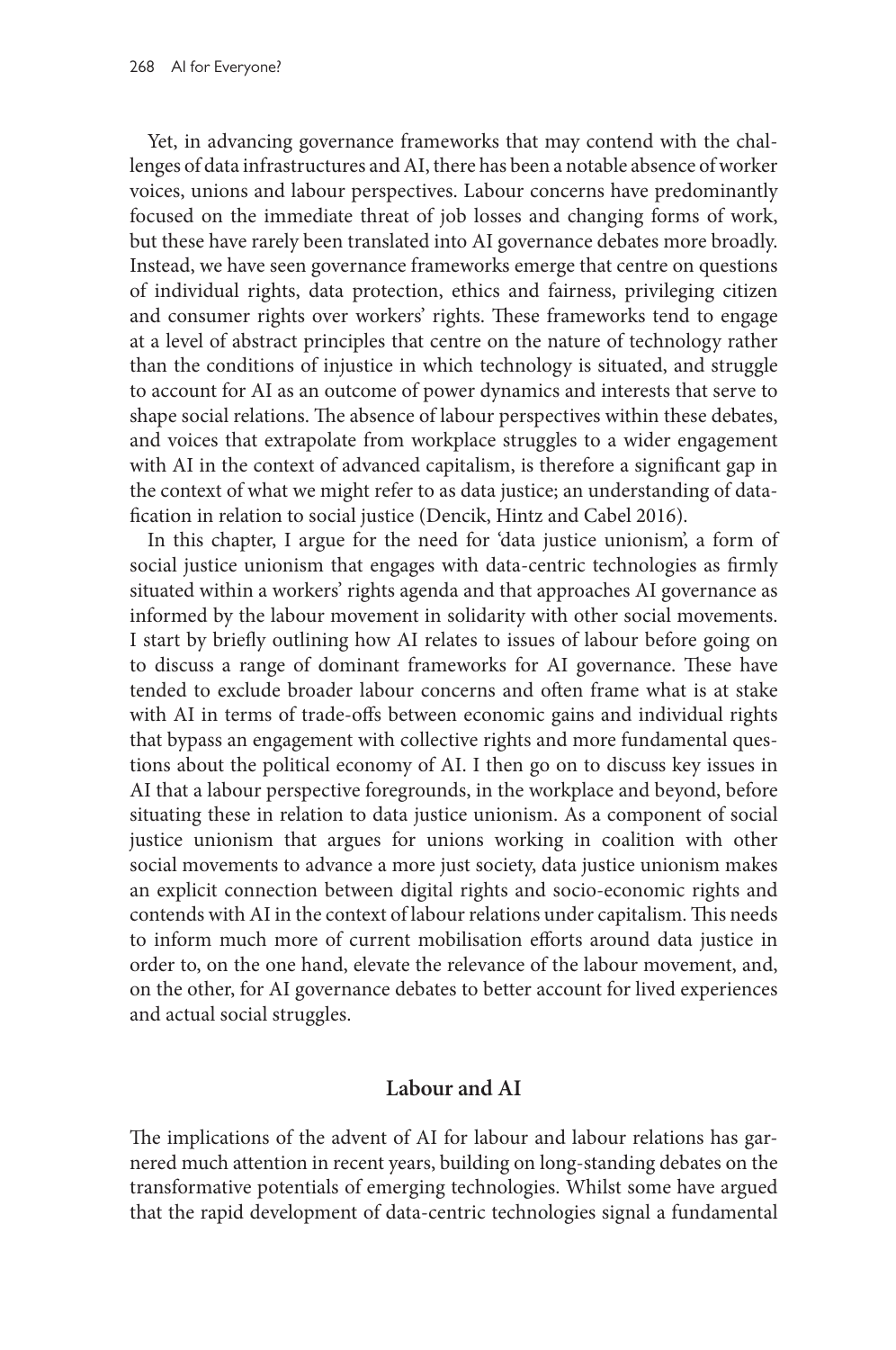shift in the operations of capitalism, others have focused on how these technologies entrench or extend particular features of capitalism that significantly impact on the nature and experiences of work. It is not the aim to discuss these different perspectives in detail here, but it is worth briefly outlining some of the ways in which labour concerns manifest in understandings of AI in order to understand their significance for AI governance debates. At one level, these concerns are often focused on the changing nature of the workplace itself and how the implementation of AI systems impact on employment relations and working conditions. Algorithmic management of the kind associated with the gig economy, for example, is rapidly becoming embedded within larger parts of the labour market, stretching across different kinds of workplaces (Kellogg et al. 2020). Devices and tools such as phones, laptops and emails are subject to monitoring, whilst data extracted from social networks, shared calendars and collaborative working tools are being integrated to gain insights into not only professional activities, but also who workers are or what they might do in the future. More and more, this is being complemented by sensory and recognition tools such as chips and wearables that dictate tasks and assess emotional and physical states as part of work performance (for an overview of data-driven technology in the workplace see Sánchez-Monedero and Dencik 2019). Based on this perpetual generation of data within and beyond the workplace, AI systems promise to automate key aspects of the labour process and management techniques. For some, these developments continue a trajectory of automation that has long been seen as a threat to labour in different ways, moving beyond the production process of the industrial era to also include information processing and decision-making (Andrejevic 2019). Key concerns have been raised about how the use of AI technologies in the workplace might displace jobs, impact on workers' rights and undermine labour power (Moore, Upchurch and Whittaker 2017).

Moreover, engagement with the AI-labour nexus has provided impetus for the on-going debate on the implications of emerging technologies for transformations in capitalism. Early accounts of the advent of information and communication technologies (ICTs), for example, indicated a significant shift in the relationship between capital and labour and emphasised value extraction outside of production as the principal location of the process of valorisation. Notions such as 'immaterial labour' and 'cognitive capitalism' (Moulier Boutang 2011) point to an elevated significance of knowledge, information and intellectual property over labour as traditionally understood in operations of capital that, for some, promises new visions of 'post-capitalism' (Mason 2016) and the possibilities for a 'world without work' (Srnicek and Williams 2016). Whilst these accounts have been criticised for lacking sound empirical basis and often underestimating the continued centrality of production and extraction of value from labour in supply chains (Thompson and Briken 2017), they point to particular processes in capitalism that have found resonance in more recent accounts of the value of data and the political economy of data-centric technologies such as AI.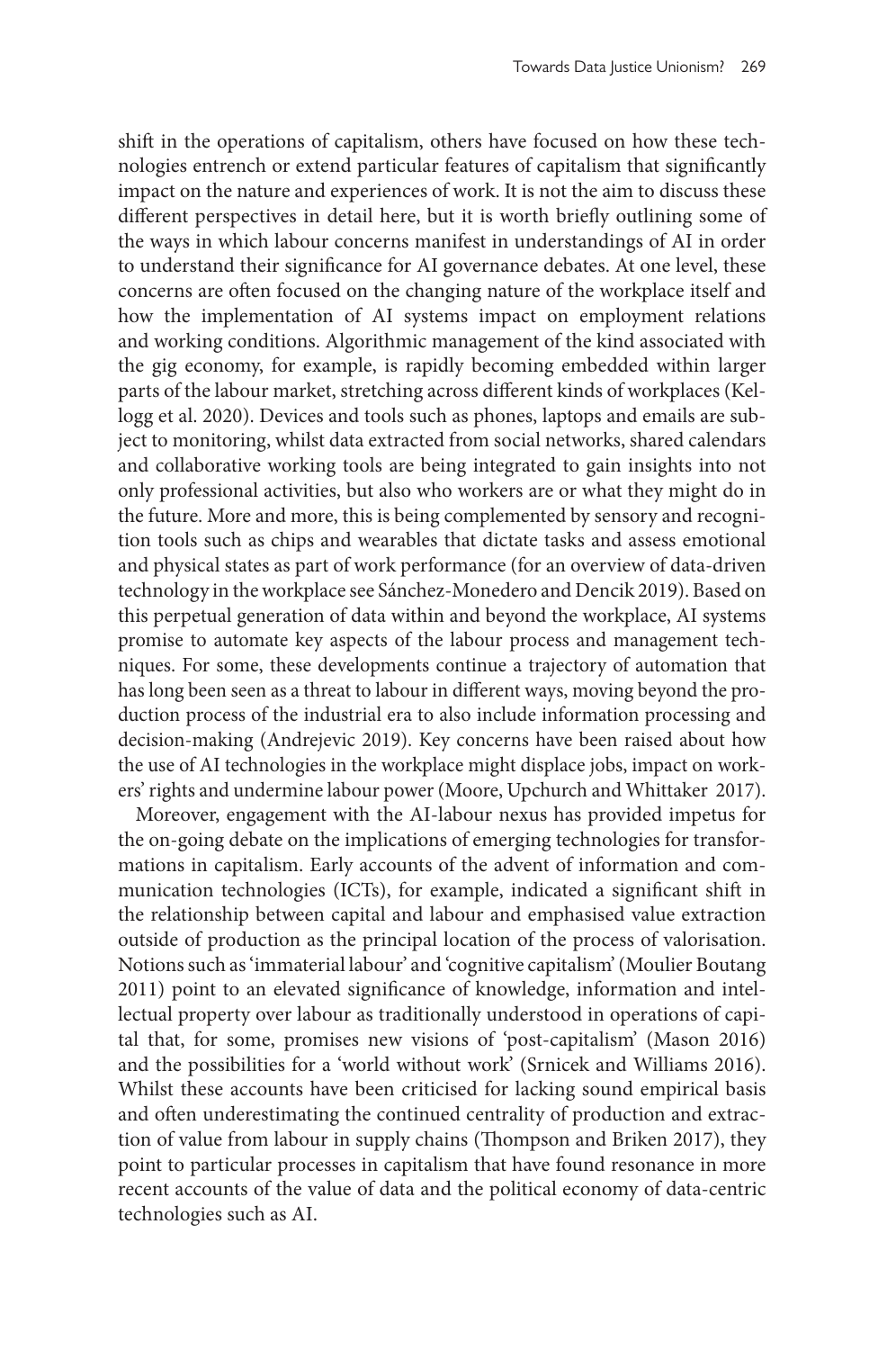In Zuboff 's (2015, 2019) notion of surveillance capitalism, for example, value generation relies not on a division of labour, but a division of learning: between those who are able to learn and make decisions based on global data flows, and those who are (often unknowingly) subject to such analyses and decisions. In this model, capital moves from a concern with incorporating labour into the market as it did under previous forms of capitalism, to a concern with incorporating private experiences into the market in the form of behavioural data. This is an accumulation logic driven by data that aims to predict and modify human behaviour as a means to produce revenue and market control. Yet in thinking about the value of data and the social relations that emerge from its extraction, Sadowski (2019) argues that we need to understand it not just as a commodity but as capital that propels new ways of doing business and governance in what he sees as the 'political-economic regime' of datafication. Data collection is driven by the perpetual cycle of (data) capital accumulation, which in turn drives capital to construct and rely upon a universe in which everything is made of data. The digital platform is central for this transformation in that social practices are reconfigured in such a way that enables the extraction of data (Couldry and Mejias 2018). Data in this context serves to sustain an economic process that relies on capturing value through expanding the capacity for gaining information rather than creating value through production. This process does not break with how we might understand capitalism, but rather positions datafication as the extension of financialisation and the drive to turn everything into a financial asset. The aim is to latch onto circuits of capital and consumption for the purposes of rent extraction, whether in monetary form or as data (Srnicek 2017; Sadowski 2020).

The role of labour, under these conditions, is characterised by what Van Doorn and Badger (2020) call 'dual value production': the monetary value produced by the service provided is augmented by the use and speculative value of the data produced before, during, and after service provision. As they go on to explain, the value of data derives in part from its expected or actual practical utility (achieving functional goals and systems optimisation) but also from the expectation of data-rich companies to achieve competitive advantage and thereby attracting venture capital and higher financial valuations. AI is part of a suite of complex technologies that have been designed to extend and empower capital's abilities of assetisation, extraction and enclosure (Sadowski 2020) and that is rooted in the positive feedback loop between a data-producing labour process and algorithmic systems that self-optimise as they analyse this data (Van Doorn and Badger 2020). For Wark (2019), this constitutes a power shift from the owners of the means of production to the owners of the vectors along which information is gathered and used, what Wark describes as the 'vectorialist class'. This class controls the patents, the brands, the trademarks, the copyrights, and most importantly the logistics of the information vector. As such, Wark contends, whilst a capitalist class owns the means of production, the means of organising labour, a vectorialist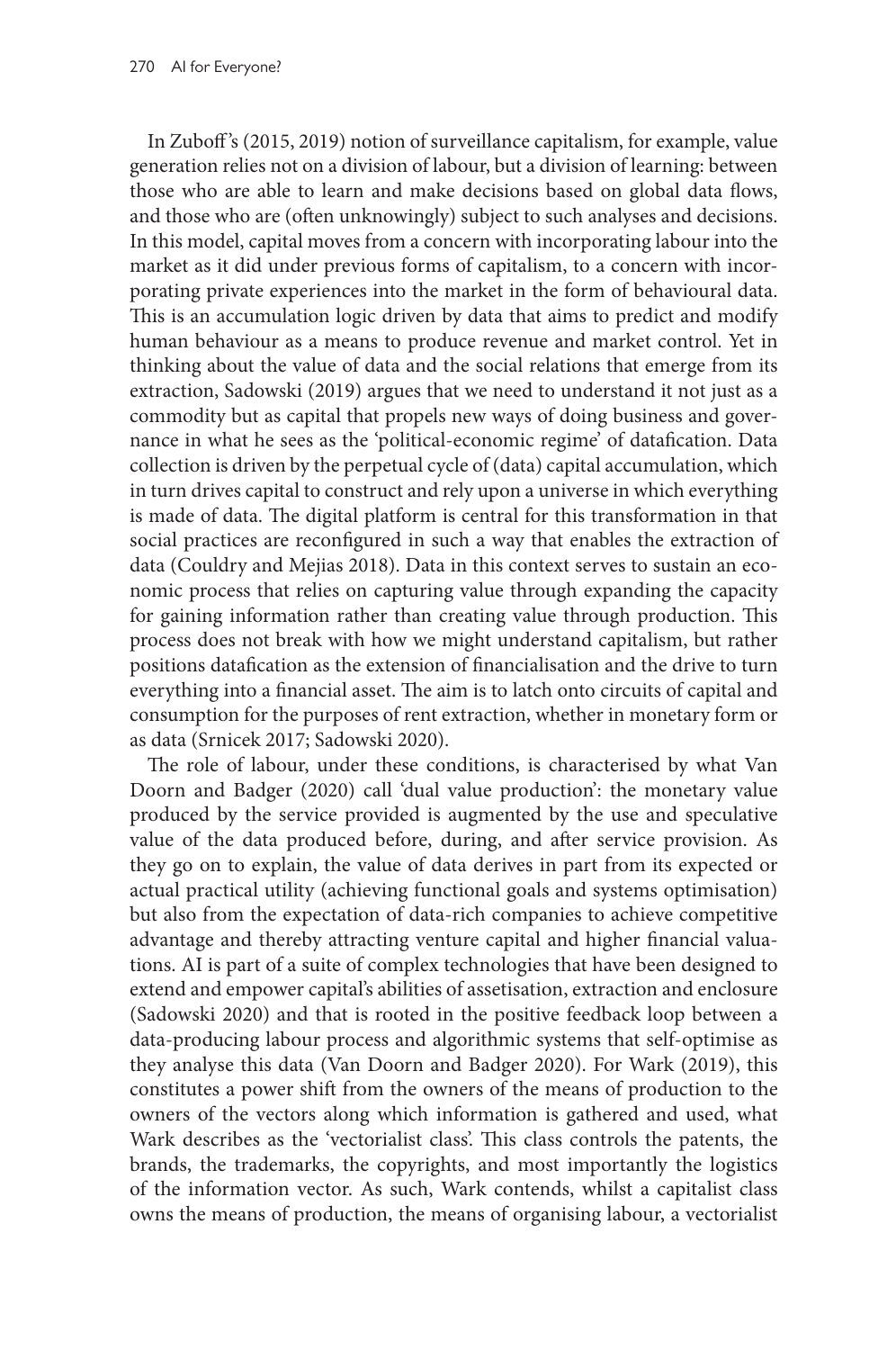class owns the means of organising the means of production. Importantly, this does not necessarily make away with the exploitation of labour in value chains. As Srnicek (2020) has pointed out, AI systems rely not just on vast amounts of data, but on significant computational power and control over labour to drive monopolisation. We have a growing economy based on what Gray and Suri (2019, ix) refer to as 'ghost work': a new digital assembly line that aggregates the collective input of distributed workers, ships pieces of projects rather than products, and operates continuously across a host of economic sectors in order for AI systems to function.

The implications of AI for labour therefore extend from the workplace to the reorganisation of employment through to the operations of capital upon which AI depends and advances. The use of AI in automated hiring systems, performance assessment tools, scheduling, and other forms of algorithmic management in the workplace (platforms or otherwise) intersect with broader transformations in the economy and dynamics of capitalism in which developments in AI are embedded. These different concerns highlight the many complex and intricate ways AI impacts on the experiences of working people, the way their work is organised and how it is valued, and their ability to influence decisions that govern their lives. Yet, as I will go on to outline below, workers' voices and union perspectives have been notably absent from AI governance debates that have instead overwhelmingly championed liberal frameworks based on citizen and consumer rights. If we are to contend with AI in relation to the advancement of a more just society, then such frameworks are insufficient.

#### **Governing AI**

The advent of AI has sustained much discussion about what is actually at stake with the growing datafication of social life. Whilst there is widespread recognition that the rapid development and deployment of data-centric technologies has significant transformative implications, the question as to what these are and how they should be addressed is still up for grabs. Gangadharan (2019) has provided a useful overview of different frameworks for data governance that highlights some of the dominant ways in which AI and data-driven systems in general have been approached in governance debates, including privacy policy, data protection, ethics, fairness-in-design and human rights. Elaborating on this overview, I argue in this section that mobilisation around the governance of emerging technology, particularly AI, has thus far been situated in a digital rights and technology-driven agenda that has foregrounded individual rights and focused on the nature of the technology itself. Lacking from this agenda has been a more substantial engagement with collective rights and the actual conditions of injustice and lived experiences of struggle within which technology is embedded. The labour movement has an important role to play bringing such a perspective forward within the AI governance space.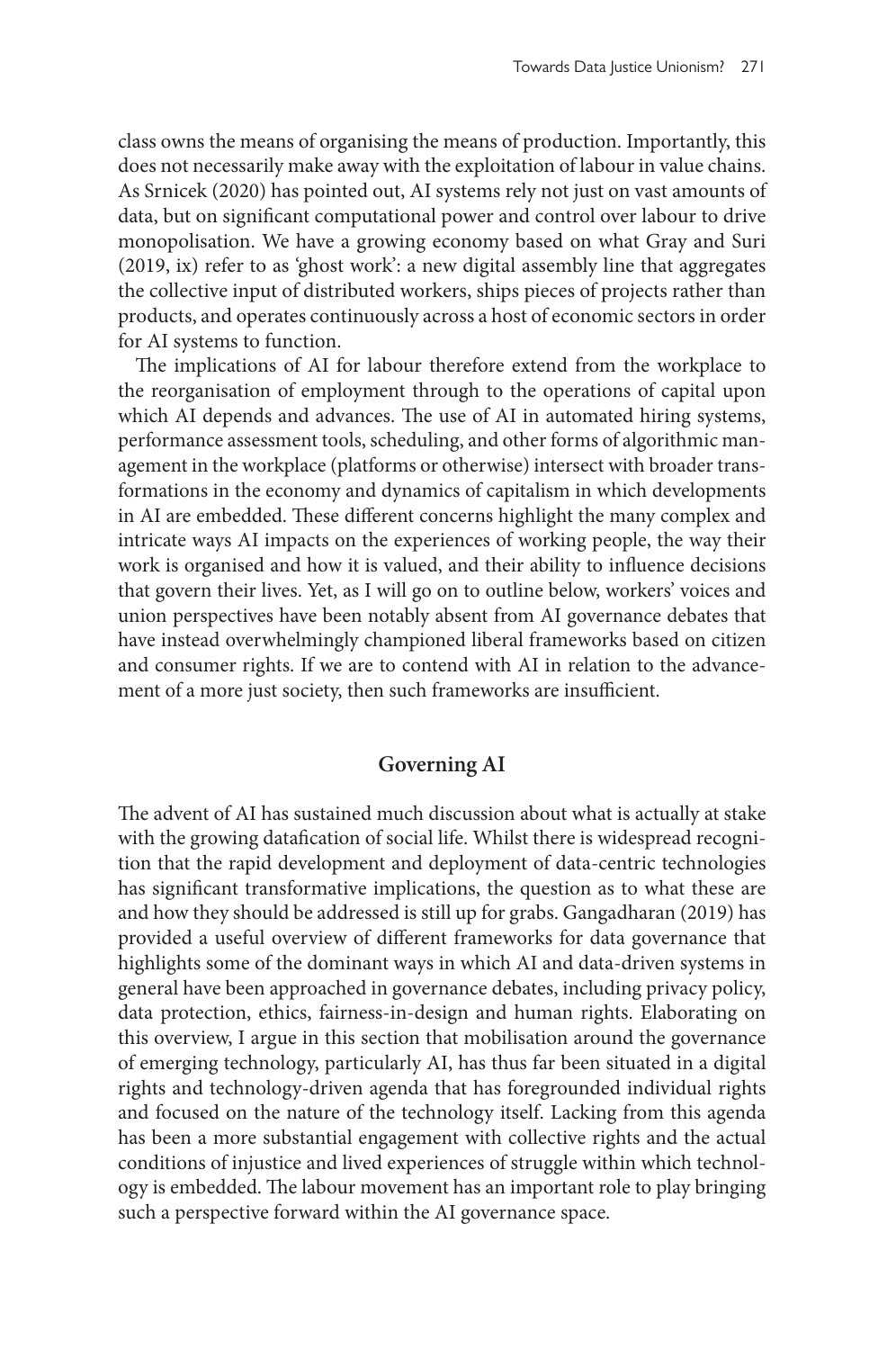Initial concerns over the mass generation and analysis of data collection have tended to highlight issues of surveillance and privacy, prominent in public debate particularly in the immediate aftermath of the Snowden leaks first published in 2013 (Hintz, Dencik and Wahl-Jorgensen 2018). In part, these events made clear the limitations of existing legislation around privacy, and the need for more oversight in the handling and processing of data by different actors. This saw the flourishing of a range of technology and policy initiatives aimed at restricting data gathering, such as the development of privacy-enhancing tools, mainstreaming the use of encryption and lobbying around anti-surveillance issues (Dencik, Hintz and Cable 2016). These have advanced important repertoires for resistance that directly challenge the power relations of data-driven surveillance and have provided avenues for individuals to manage aspects of their digital engagement. However, the advancement of technological selfdefence as a governance frame is also limited by the onus on the individual user to protect their own privacy. As Ruppert, Isin and Bigo (2017) describe it, many accounts of data politics are premised on an ontology of 'hyper-individualism' that nurtures a suggestion that 'ultimately it is up to you to change your behaviour to protect yourself from the dark forces of the internet'.

In translating some of the concerns of anti-surveillance resistance into regulation, the protection of personal data has been a particularly noteworthy frame for governance, such as the approach to the General Data Protection Regulation (GDPR) adopted by the EU in 2018. The premise is that individuals should be able to claim some rights with regards to information collected about their person, and that collecting such information requires some form of consent. In this sense, it privileges the individual data subject and understands the protection of personal data as distinct from, but complementary to, individual privacy. The GDPR is relatively broad in scope but it is worth noting that issues pertaining particularly to the workplace and the processing of data on workers were excluded from this regulation in its final stages (Colclough 2020). Rather, the GDPR predominantly favours an understanding of data subjects as individual citizens and consumers that are afforded certain rights about their ability to access, challenge and limit data collected about their person by private companies and parts of the public sector.

Although the GDPR has paved the way for engaging with data-centric technology in a broader sense, questions remain about both its scope and enforceability. Perhaps in part as a response, much attention and resources have been dedicated to advancing 'data ethics' and 'AI ethics' in recent years as alternative and complimentary governance frameworks. This field has engaged a range of different streams of thought and practice, some of which continue a longstanding tradition of computer ethics while changing the level of abstraction of ethical enquiries from an information-centric to a data-centric one (Floridi and Taddeo 2016). That is, the focus shifts from a concern with how to treat information as an input and output of computing to a focus on how people access,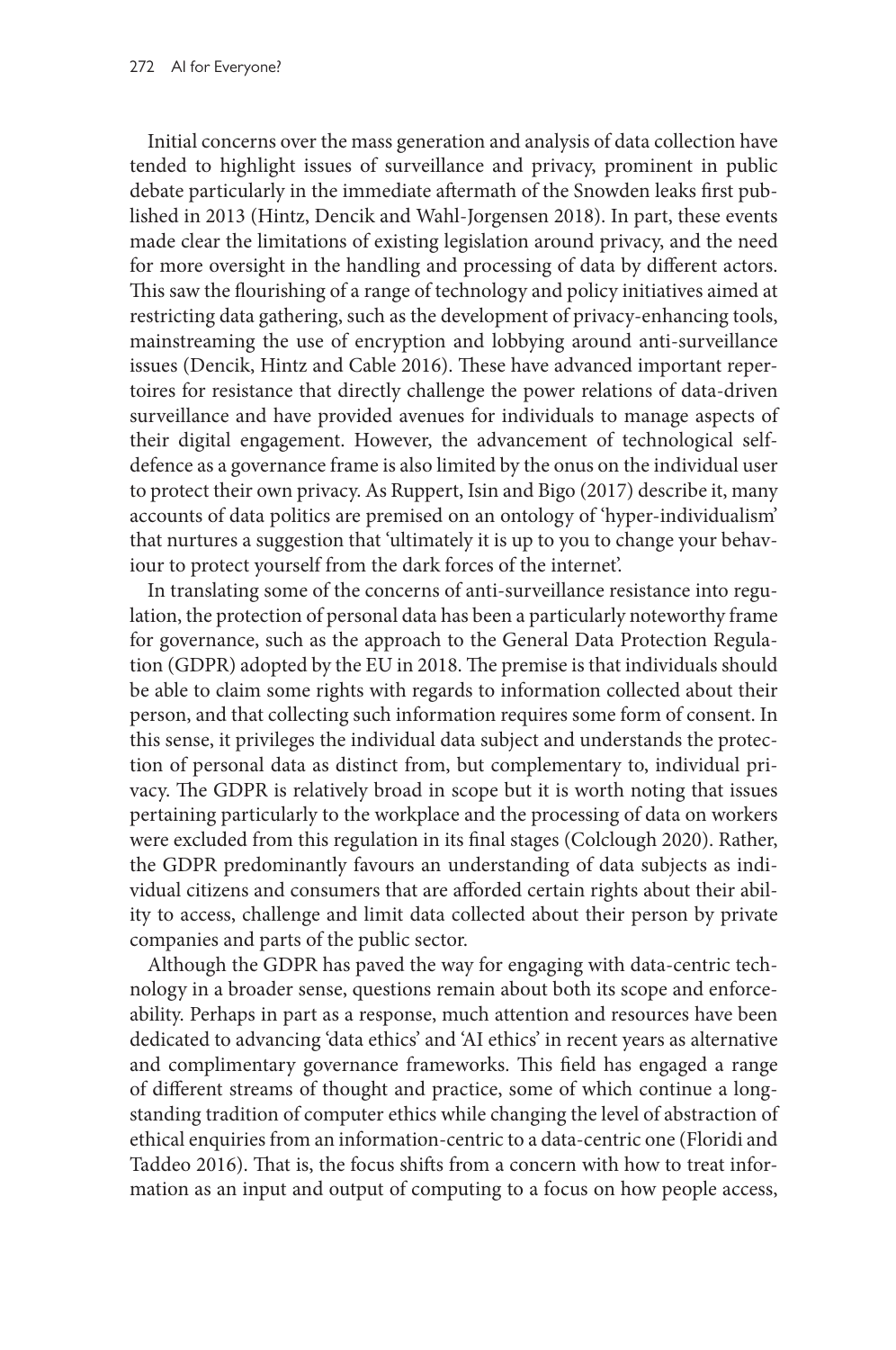analyse and manage data in particular, not necessarily engaging any specific technology but what digital technology manipulates (Taylor and Dencik 2020). Often this has privileged concerns with the responsible handling of data that considers risks to privacy, forms of discrimination and abuse, ensuring transparency and accountability. In translating this into practice, we have seen the proliferation of various initiatives across industry, government and civil society framed under 'ethics' that set out different guidelines and procedures that attend to the development, handling and deployment of data-centric technologies, particularly AI. Government initiatives such as the UK's Centre for Data Ethics and Innovation and the establishment of high-level expert groups on ethics within the EU have advanced some avenues for outlining ethical concerns in relation to technology, whereas civil society actors have turned to data ethics as a way to advance data developments 'for good' across a range of contexts. Of particular note has been the active engagement by the technology sector itself in this governance frame, swiftly setting up associations, creating guidelines and codes for the responsible handling of technological innovation. An early offering came in the form of the Partnership on Artificial Intelligence to Benefit People and Society set up by Amazon, Google, Facebook, IBM and Microsoft in 2016 as a non-profit organisation to advance 'best practices and public understanding'. Most of these companies have also subsequently attempted to set up their own ethics boards, sometimes in partnership with academics, with varying degrees of success (Naughton 2019).

While a focus on data and AI ethics has foregrounded some prominent concerns about data collection and use in a way that shifts the onus of responsibility onto developers and the data controller, it is not clear that these initiatives have resulted in any real intervention. Government entities have predominantly been set up as nominal oversight bodies without any real teeth to interfere, leaving civil society actors having to levy at the abstract level of principles and rely on the goodwill of the industry to uphold them. Corporate data ethics initiatives, meanwhile, have focused on 'micro-ethics', an orientation around the individual practitioner, and an emphasis on compliance that avoids any fundamental engagement with the bottom line or premise (Taylor and Dencik 2020). In some instances, this has led to accusations of 'ethics-washing' (Wagner 2018), allowing for technology companies to engage with public concerns about their activities, while continuing to avoid regulation or any major challenge to the business models that sustain them. Moreover, by actively capturing the ethics space, the very players who are creating, developing and directly profiting from these technologies have also been the ones dictating the terms upon which we are to understand both the nature of problems and what might be suitable responses. Unsurprisingly, therefore, the application of ethical frameworks within the technology sector has tended to concern itself with the actual data-sets or algorithms themselves, positing that the causes of harms that emerge from AI can be traced to 'errors' or 'bias' in the design and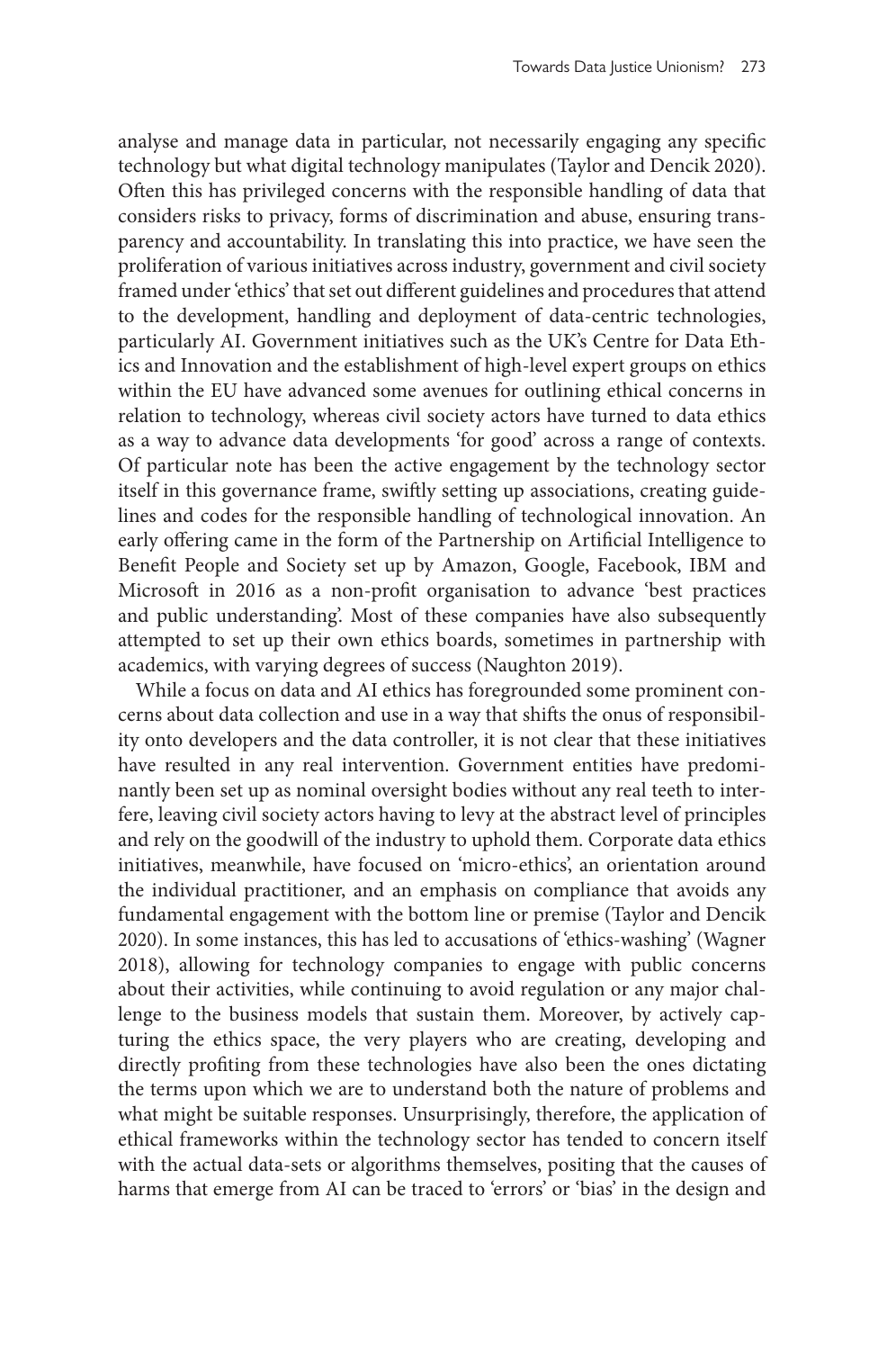application; causes that essentially have technological solutions, preferably through further data collection and algorithmic sophistication. We see this for example with the growing industry that now concerns itself with 'fairness' in the design of systems, creating more inclusive data-sets and algorithms that can account for more diverse experiences, or the development of 'bias mitigation' tools (Zelevansky 2019). Such projects have drawn attention to some of the contentious assumptions that are embedded in the design of technological systems, but have also been accused of advancing technical fixes that serve to legitimise the industry (Gangadharan and Niklas 2019).

The growing debate surrounding ethical challenges and the bias of algorithmic processes has helped spur on an engagement with data-driven technologies as socio-technical systems that have an impact on people's lives. Some of this is evident in emerging forms of regulation on AI, for example, the emphasis on 'Trustworthy AI' and a risk-based approach to minimising harms in AI systems at EU level (Niklas and Dencik 2020). It has also been prevalent in discussions on the future of work, for example, by attending to the ways in which hiring systems or other parts of automation in human resources might discriminate against particular groups (Ajunwa 2019; Graham et al. 2020). However, concerns about ethics washing and the tendency towards technical fixes have led to calls to centre rights, and particularly human rights, more firmly within these discussions. Drawing on human rights legislation in AI governance debates goes beyond issues of privacy and the protection of personal data whilst providing a sturdier point of reference than abstract principles of ethics and fairness. Using international human rights as a frame in relation to the governance of AI details the specificity of potential harms by linking them to particular rights, such as the right to freedom of association or the right to a fair trial, that can apply to different parts of social life (HRBDT 2020). These assertions of rights can help inform impact assessments, for example, when new AI systems are being developed or deployed (Jørgensen et al. 2019; Jansen 2020). By relying on universal terms of reference, a human rights framework is also effective for advocacy as an internationally recognised agreement, however much this may not play out in practice. A recent court case brought forward by NGOs in the Netherlands, for example, to challenge the use of data-centric technology in the welfare sector won on the basis that it was considered an infringement on human rights and supported on-going efforts by the human rights community to demand assessments of AI systems beyond the required initial data protection impact assessment (Toh 2020).

Governing AI from a human rights perspective can therefore provide an avenue for a more holistic engagement with data-driven systems that considers a broad range of rights that pertain to people's lives. However, the notion of international human rights has historically struggled to translate into successful concrete action, often seen to be at the whims of geopolitical concerns and international relations. Moreover, as a framework, it has traditionally centred on the individual and civil and political rights in a way that has struggled to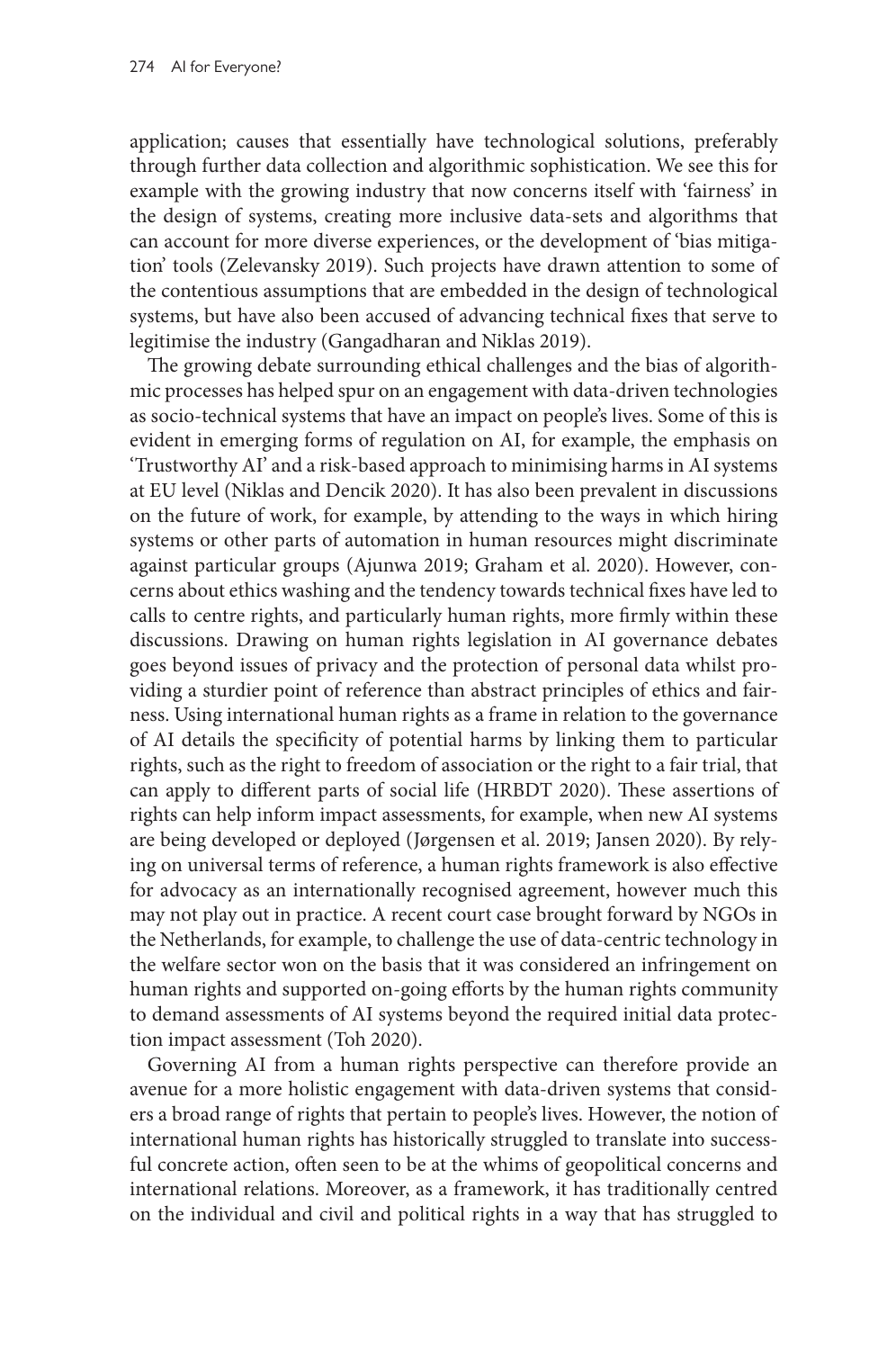account for collective rights and that has tended to neglect social and economic rights (Alston 2005). In general, in line with how governance debates on AI have predominantly been approached, there is a lack of political mobilisation that can contend with the power relations that are inherent in the advancement of AI and that engages with datafication as a political economic regime. The absence of labour concerns is an important aspect in this respect. In part, this is a result of a deliberate exclusion of worker voices in governance debates, both in how they have been organised as well as in terms of institutional structures surrounding AI governance. It is noteworthy how even discussions on AI in relation to the future of work have been advanced around industry and citizen concerns, but with an absence of unions or other worker associations. At the same time, the lack of labour perspectives in relation to AI governance is also indicative of a labour movement that has been slow to engage with questions of data and data-centric technologies on a societal scale. As I will go on to argue, unions and labour activists have predominantly (understandably) focused on immediate concerns regarding the changing nature of work and the workplace, particularly with the advent of the gig economy and automation. This focus has brought to light some significant issues with regards to the power of technology companies in setting the terms of work and workers' worth, but it has not translated into mobilisation efforts around AI governance, the way in which AI positions labour in relation to capital, and how this informs the advancement of social justice. Instead, as I will go on to discuss below, other actors and communities that could benefit from alliances with the labour movement have driven mobilisation around this kind of data justice.

#### **Data Justice and Labour**

Privileging a concern with social justice in relation to datafication, a framework of data justice, is part of a notable shift in the framing and understanding of what is at stake with the growing development and use of data-centric technologies such as AI. In part a response to the rather limited interpretations that have informed governance debates thus far, data justice advances a research agenda that seeks to change the terms of the debate, situating data in relation to structural inequalities and histories of domination (Dencik, Jansen and Metcalfe 2018). This has, in some interpretations, led to articulations of principles to underpin data governance that can better account for such inequalities (Heeks 2017; Taylor 2017), or practices in the handling of data that make asymmetries in the representation and power of data explicit (Johnson 2018). In other interpretations, conceptions of justice have been foregrounded in the development of design, calling for more participatory processes that involve communities to build alternative infrastructures that empower rather than oppress marginalised groups (Costanza-Chock 2018). This is in line with a more general recognition of the need to shift what voices are centred in any understanding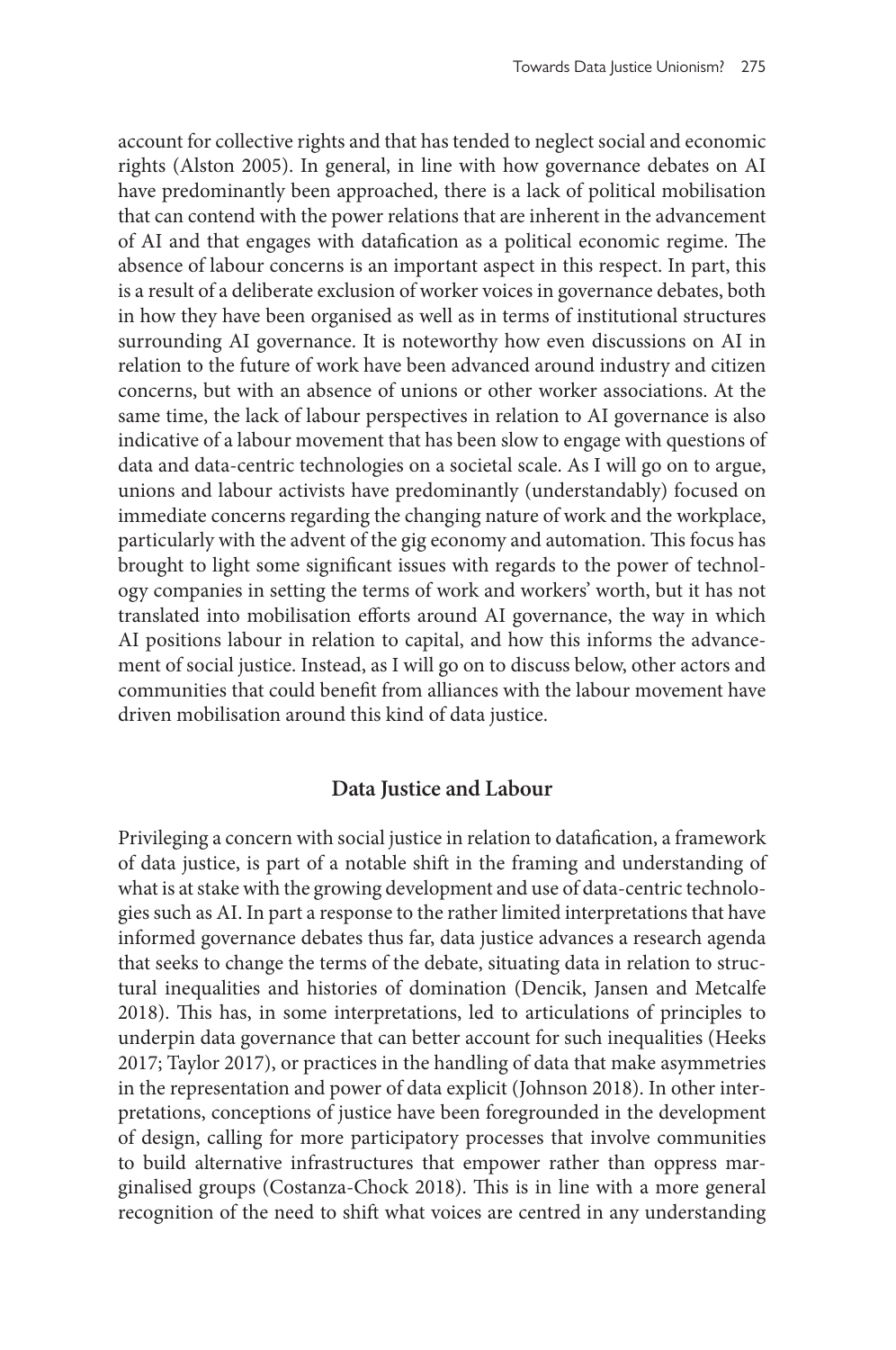of what is at stake with datafication and challenge the current constitution of the decision-making table. Gangadharan and Niklas (2019), for example, have made the case for 'decentering' technology in data justice debates and instead situate technology within systemic forms of oppression, meaning that harms that emerge from data-driven systems need to be articulated by those who are predominantly impacted and understand the history of such oppression.

We have seen some of these tenets of data justice debates translate into different forms of activism and campaigning. The Center for Media Justice in the United States, for example, have created a Data Justice Lab dedicated to thinking through ways to bridge research, data, and movement work relating to issues like surveillance, carceral tools, internet rights and censorship. The Detroit Digital Justice Coalition has worked with local residents to identify harms that emerge through the collection of data by public institutions, situating these in the context of on-going criminalisation and surveillance of low-income communities, people of colour and other targeted groups. In some instances, these activities have foregrounded a politics of refusal (Gangadharan 2019) that advance an abolitionist agenda as articulated by groups such as the StopLAPD Spying Coalition and the Data for Black Lives initiative. Here, the focus is not to make technologies more efficient, but rather to recognise how technology has meaning and impact in relation to the inequalities manifested in capitalist exploitation and a history of state violence. The call is to divest resources into oppressive data systems and to 'abolish big data' that is used to measure and profile people, and instead reinvest in communities (Benjamin 2019; Crooks 2019). In the context of environmentalism, the Environmental Data & Governance Initiative (EDGI) has preserved vulnerable scientific data in the aftermath of the US election of Trump in 2016, and in the process developed an 'environmental data justice' framework that considers the politics, generation, ownership and uses of environmental data. Similarly, in the context of municipalities, efforts to engage citizens in the control over urban public data have been central to the 'Roadmap to Technological Sovereignty' advanced in cities such as Barcelona, outlining ways to challenge the monopolisation of data by a few corporate platforms. These efforts tend to focus on forms of governance that include formats such as data trusts or data commons and that allow for platforms to be managed by the city itself (Tieman 2017; Fuster 2017).

Concerns with data justice therefore translate into a range of different debates and practices that find expression across areas of society. Yet whilst these activities speak to shared interests towards addressing inequalities, redistribution and conditions of injustice, labour concerns have often been on the margins of these efforts or have been pursued in siloes. There has been a considerable effort to address the issue of potential job losses in the face of automation, for example, with unions pushing for more avenues to pursue reskilling within jobs, changing union structures to accommodate for non-trade or non-sector specific memberships, and advocating for more support for transitioning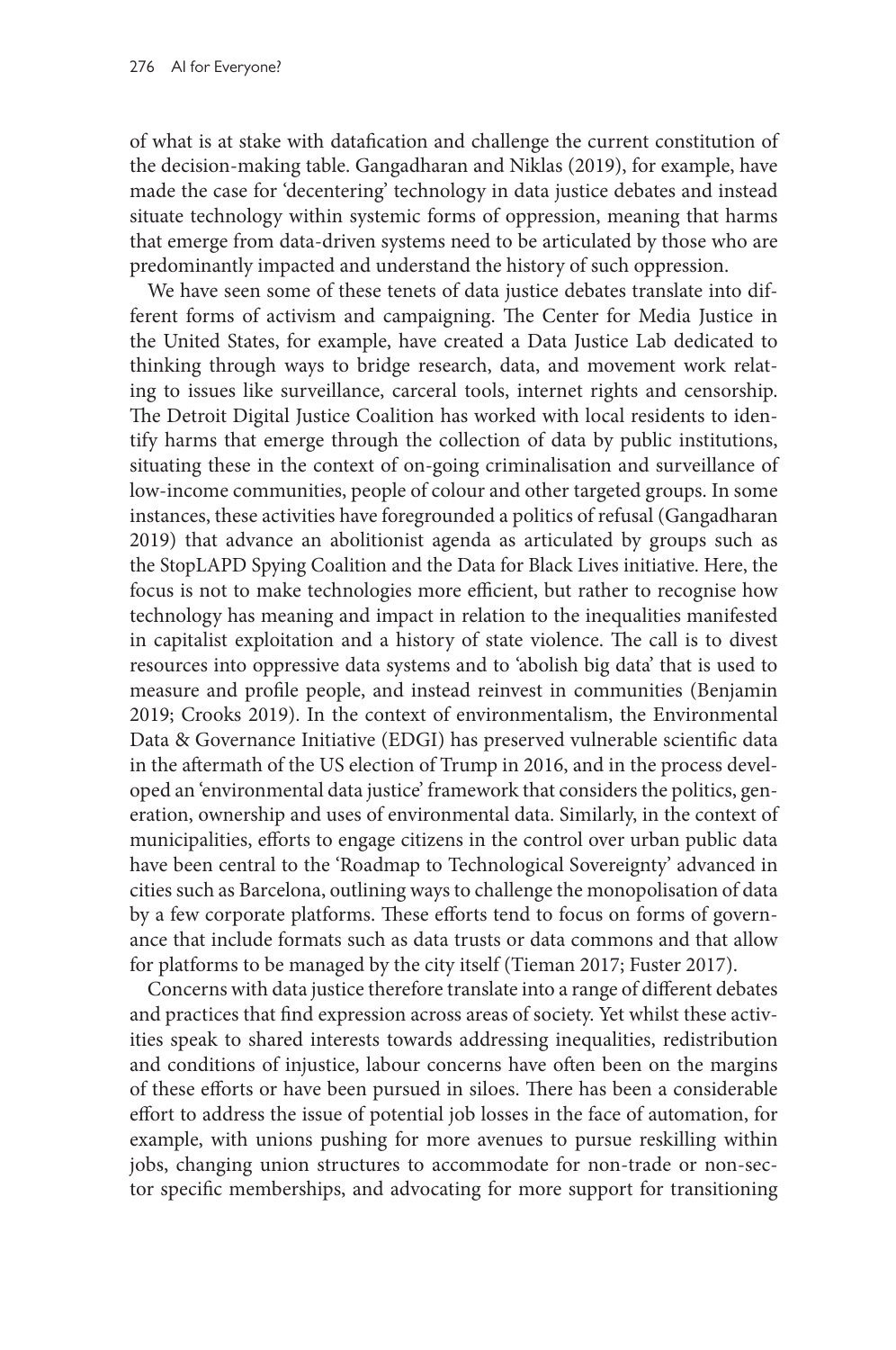within workplaces (Colclough 2020). Concerns with job losses have also mobilised greater support for some form of universal basic income or other kinds of safety nets for workers who are displaced by automation (Standing 2019). More recently, there has been a growing focus on how technologies such as AI impact not just displacement, but the quality of work. This includes efforts to apply the GDPR in the workplace as a way to address issues of labour protection (Aloisi and Gramano 2019) and the potential for collective rights to form a greater part of the AI and data governance debate. De Stefano (2018), for example, has argued for the need for a 'human-in-command' approach that would involve collective regulation and social partners in governing automation and the impact of technology at the workplace. Similarly, some unions are pushing for 'new technology agreements' (NTAs) to form part of collective bargaining agreements in workplaces that have union representation. Under the terms of these, new technology will only be introduced with the agreement of the trade union, and if the employer agrees to reinvest any cost savings to provide new jobs elsewhere in the organisation (Cole 2019).

Furthermore, spearheaded by smaller and independent unions, the labour movement has been increasingly active in the area of platform labour and the gig economy (not all of which deploy AI), focusing particularly on the nature of these platforms as employers. Unions such as the Independent Workers of Great Britain (IWGB) and what is now the App Drivers and Couriers Union (ADCU) have successfully challenged the status of gig workers, such as those driving for Uber, as self-employed rather than as employees. Out of these struggles, there has also been a growing engagement with the collection and use of data by these platforms to manage or direct workers employed by them. Worker Info Exchange, for example, a non-governmental organisation that grew out of organising Uber drivers within the IWGB, explicitly concerns itself with 'data rights' and the ability for workers to access data collected about them as a way to increase transparency about their management. In parallel to this, a growing mobilisation effort has formed around alternative models of platform labour that draws inspiration from the cooperativist movement. Platform cooperativism as an idea and practice has, in the space of a few years, grown globally as a response to the dominance of platform capitalism. Under this model, platforms are generally based on decentralised forms of governance in which workers themselves own the platform and/or set the terms for how it should be run. Importantly, these have sometimes been established with the direct support of labour unions and have been an avenue through which to engage the labour movement more directly in data debates. As Scholz (2017) has argued, platform cooperativism should not be considered a technological solution but a 'mindset' that includes technological, cultural, political and social changes, bringing together different actors and stakeholders.

The growing arena of data justice therefore has much scope to incorporate labour concerns in how to articulate both what is at stake with datafication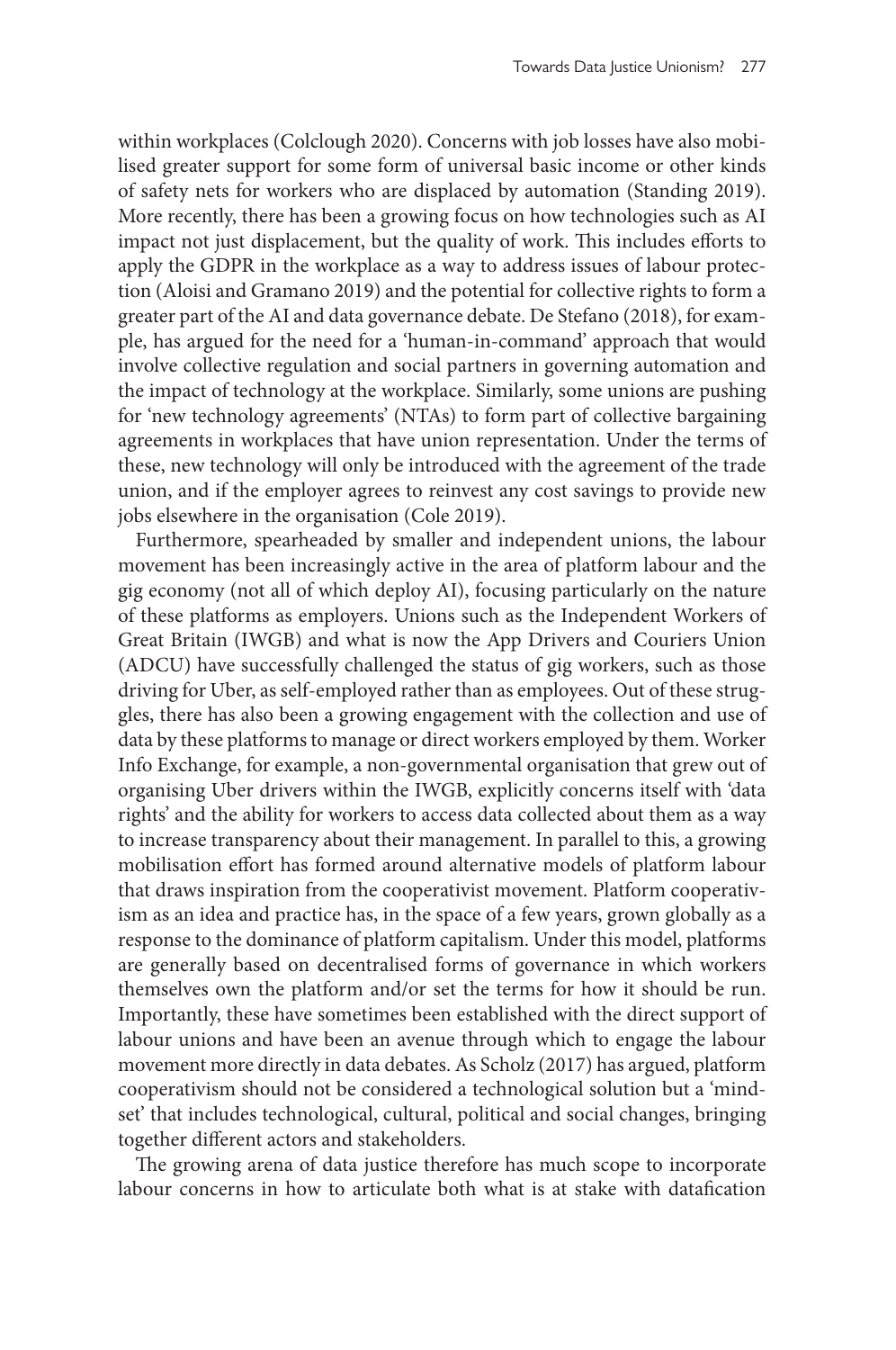as well as possible responses. In terms of mobilisation, the challenge remains how to integrate issues of data-centric technologies like AI into a broader understanding of the place of technology in advancing social justice for all. As I go on to argue below, this needs greater cooperation and solidarity between the labour movement and other social movements in order to strengthen and advance the kind of political engagement with AI governance that a data justice agenda demands.

# **Towards Data Justice Unionism**

As I have argued so far, dominant governance frameworks relating to data and AI have overwhelmingly responded to concerns with implications for people as citizens and consumers over and above people as workers. Moreover, they have predominantly followed a liberal orientation that has centred on individual rights and ethics. This is perhaps unsurprising considering that much of the mobilisation efforts engaged in questions of data and AI have been those stemming from digital rights and civil liberties concerns. Whilst this has mobilised a number of key issues that have been translated into important legislation, particularly in Europe, such as the GDPR and more recently, the White Paper on EU Strategy for AI, such frameworks have some important limitations for engaging with the broader implications of the turn to data infrastructures across social life. The growing activities surrounding data justice have broadened and shifted the terms of engagement in ways that seek to address some of these limitations. Yet labour concerns regarding AI have often been pursued separately from these activities. This is a challenge for broad political mobilisation as the labour movement has historically played a significant role in connecting transformations in work to broader questions of society that have relevance for the governance of data and AI. In this final section, I therefore make the case for data justice unionism to be considered as a part of social justice unionism focused on engaging labour perspectives in the debate on AI governance, including a concern with the interests driving datafication, the forms of social and economic organisation that enable them, and how they might be challenged.

Social justice unionism has become an increasingly popular approach within the labour movement and advocates for unions to collaborate with social movements in order to work towards wider goals and the resolution of workplace issues. The argument is that unions should accept the reality that there are multiple forms of oppression and that they should work with groups in coalitions to challenge them (Healy et al. 2004; Dencik and Wilkin 2015). This often means an emphasis on more networked and informal relationships between individuals, groups and organisations that combine to undertake forms of collective action. A prominent example is the protests in Seattle in 1999 that brought together a diverse array of social movement groups with trade unions to protest against the specifics of the WTO proposals but also against the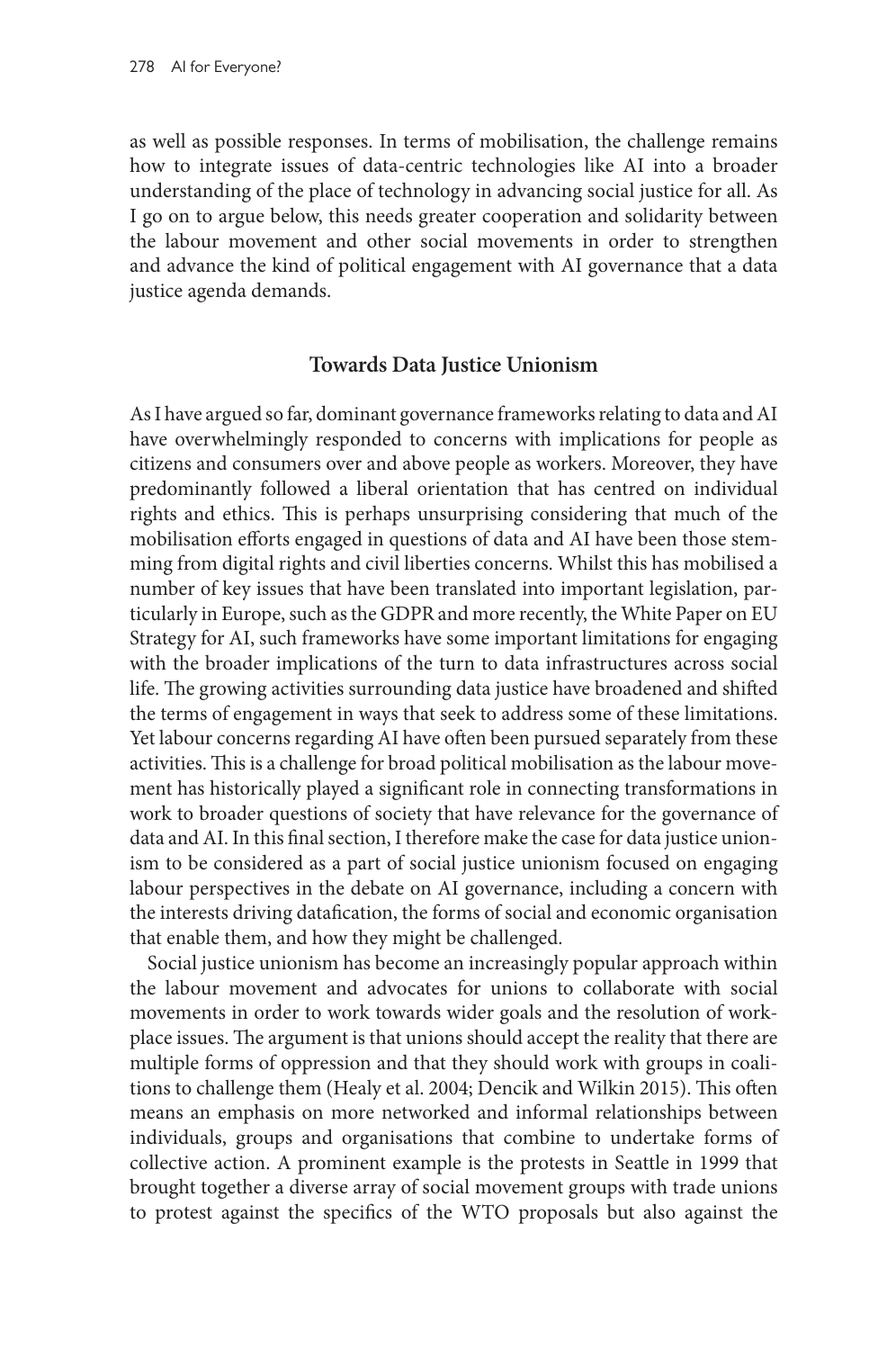growth of corporate power and the destruction of democracy, a much broader theme uniting these movements and providing grounds for a coalition to be built on labour-related interests (Wilkin 2000). More recently, the Occupy movement brought together union organisers with a range of different social movement groups to draw attention to uneven wealth distribution and income inequality that formed grounds for demands of a living wage and job security in precarious sectors historically neglected by mainstream trade unions (Dencik and Wilkin 2015). These kinds of mobilisations focus on improving the lives of working people through engaging with class-wide or social justice demands, which include traditional 'bread and butter' issues, but are not limited to them (Behrent 2015).

Social justice unionism therefore resonates with the argument that unions need to present a picture of a good society that can be built through cooperation, solidarity and mutual aid alongside other progressive social movements. This understanding of unionism has gained particular relevance in light of declining labour power coupled with the nature of the global challenges confronting working people. Climate change, for example, presents a complex challenge for the labour movement that cannot be fought along traditional lines. The recent push for a Green New Deal and a Just Transition is in part an attempt to foster new alliances between movements concerned with labour and the environment. This includes unions and campaigners teaming up to advance concrete alternatives to a fossil-fuel-based economy, while advocating that the government take action. Indeed, Bergfeld (2019) has argued that what is needed is a kind of 'climate-justice unionism' to address the intertwined social and ecological crises in a holistic way. Such an approach would use the organisational and institutional leverage of unions to rebuild workers' power at the workplace and at company level to regulate from below, whilst at sectoral level use collective agreements to refit companies, with the goal of reducing carbon emissions and enhancing labour standards. Importantly, climate-justice unionism would involve organising 'the whole worker' (McAlevey 2016) in which issues are not only rooted in workplaces but also in communities and society, such as the disproportionate impacts of exposure to and taxation of  $\mathrm{CO}_2$  emissions.

A concern with data justice in this context provides a further component that needs to be part of these efforts to address issues confronting working people within and beyond the workplace, privileging a view of unions as working in solidarity with other groups. The engagement with questions of data from a social justice perspective cannot be confined to digital rights, civil liberties or technologists, but requires a coalition of individuals, groups and movements. Unions have an important role to play in this respect, not just by explicitly connecting digital rights to social and economic rights, but perhaps more importantly by articulating concerns that are rooted in people's lived experiences of AI. This can help mobilise around actual and on-going social struggles informed by those who are the most impacted as a key component of current data justice debates. Furthermore, unions can leverage power within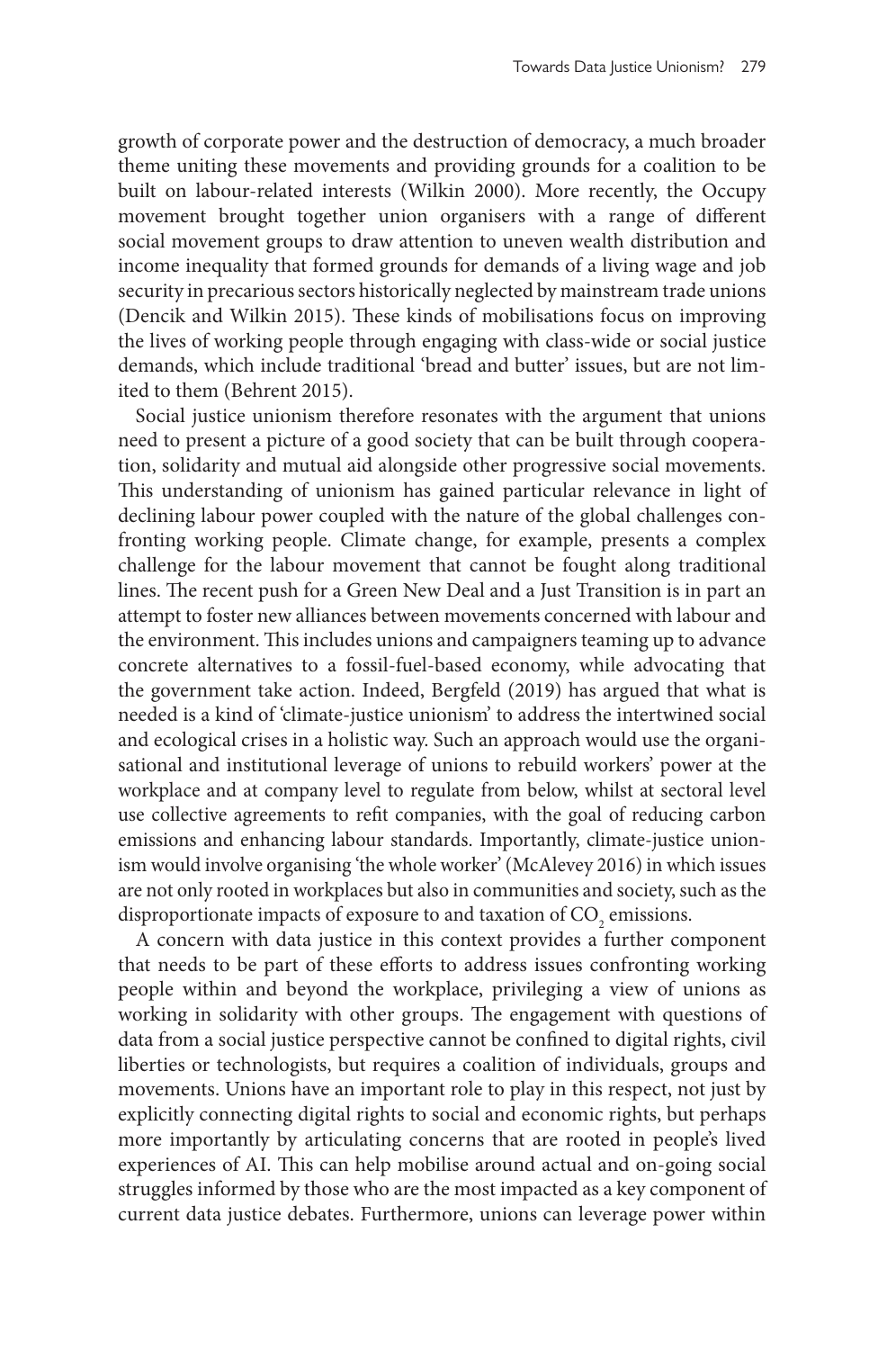the workplace to address the deployment of AI systems that can inform governance debates around AI more broadly. McQuillan (2020), for example, has advocated for workers and people's councils to advance situated knowledge as a form of interference in relation to AI, drawing on the social histories of workplaces and communities. Unions might also help to organise workers within technology companies as pursued by groups such as the Tech Workers Coalition that sees labour organising as a way of advancing solidarity between software engineers and social justice movements to undermine the development of harmful technologies. More broadly, data justice unionism provides an avenue for mobilising around AI that engages with the political economy upon which its advancement relies. By attending to the operations of capital in datafication and its positioning of labour, we are forced to move away from a focus on the responsible handling of data or to turn to the realm of moral conscience or market solutions as governance responses. Instead, we need to contend with the actual conditions of injustice that shape contemporary social relations, how AI shifts dynamics of power and approach questions of technology as part of alternative visions for how society should be organised. This requires coordinated efforts between the labour movement and other social movements.

### **Conclusion**

The advent of datafication has culminated in recent discussions on AI, bringing to light the significant ways in which data-centric technologies are intersecting with various aspects of social life. A particular area of concern is the way labour relations are transforming with the growing development of AI. This has often focused on the risk of job losses to automation and the changing nature of the workplace, both in standard and non-standard employment. It has also incorporated an analysis of the way labour, often side-lined or made invisible, is central to sustaining AI systems at the same time as the mode of capital advanced by AI undermines labour power by extending and empowering capital's abilities of assetisation, extraction and enclosure. Yet in mobilising governance frames to contend with datafication and AI, there has been a noticeable absence of workers' voices and labour concerns. Instead, dominant frameworks of AI governance have tended to focus on citizen and consumer rights that have centred on the individual and on the ethical considerations that need to inform design and deployment. Labour concerns, meanwhile, have been pursued in separate arenas that have tended to focus on specific aspects of work and the workplace, but that have often not connected with broader debates on data. As AI comes to have increasing significance for how society is organised, there is a need to foster greater cooperation between different movements and groups to engage with data justice in a meaningful way. Unions can benefit from a more holistic form of organising that extrapolates workplace issues into society in order to gain relevance and advance the interests of their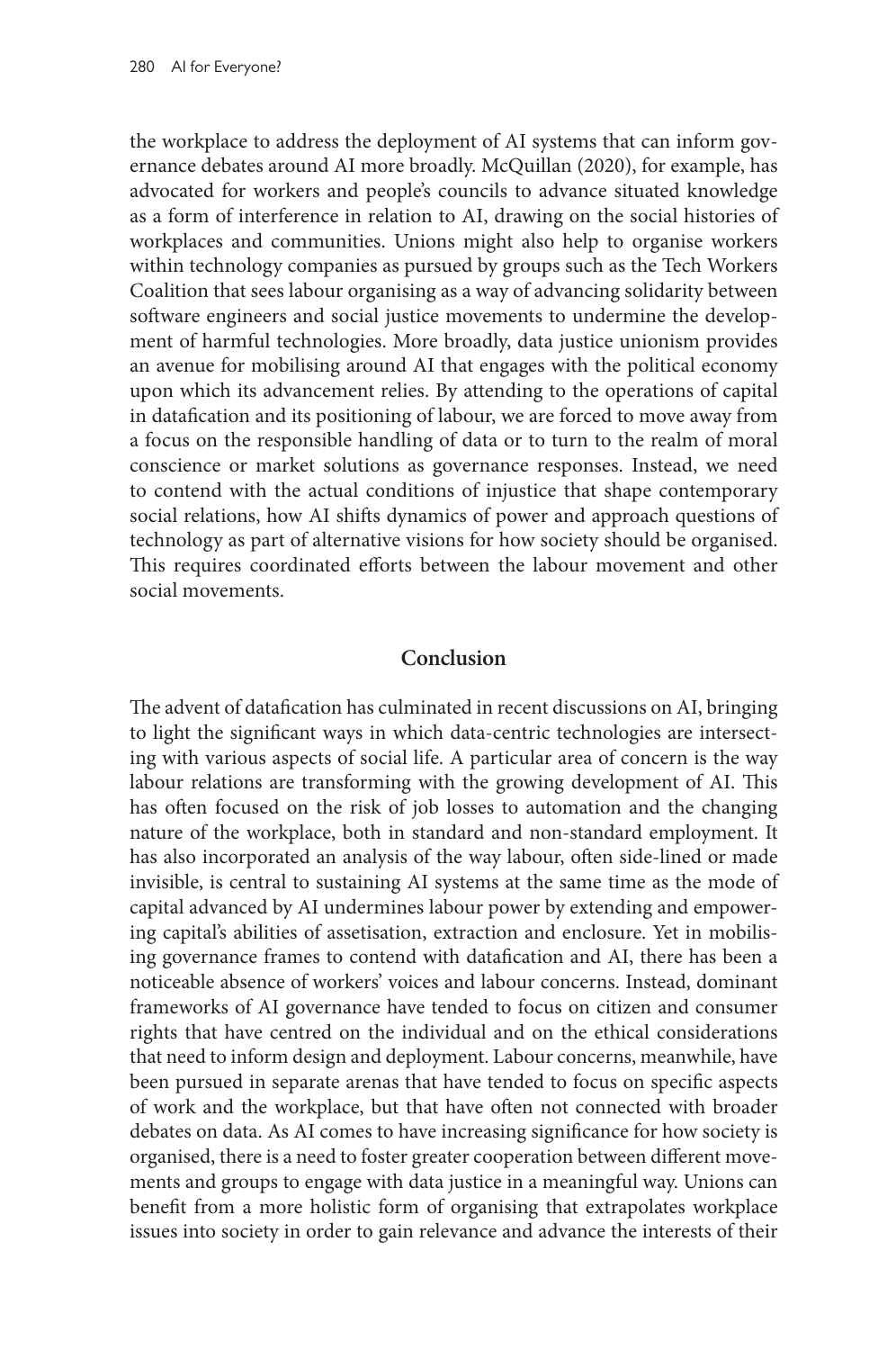membership. Engaging with data issues needs to be part of that organising. At the same time, unions bring particular leverage to existing efforts to advance social justice concerns in the context of AI by privileging lived experiences and foregrounding collective social and economic rights. Data justice unionism, therefore, is a way of pointing to the potential for a broader political mobilisation around the role of AI in society that involves the efforts and voices of actual working people. Such a mobilisation is urgently needed if we are to contend with the shifting power dynamics that are being advanced by the growing reliance on AI in our lives.

# **Acknowledgement**

The research for this chapter was made possible with funding from a European Research Council Starting Grant for the project DATAJUSTICE (grant no. 759903).

#### **References**

- Ajunwa I. 2019. Platforms at Work: Automated Hiring Platforms and Other New Intermediaries in the Organization of Work. In Greene, D., Steve P. S. P. Vallas and A. Kovalainen (Eds.), *Work and Labor in the Digital Age* ( Research in the Sociology of Work, Vol. 33 , pp. 61–91). Bingley: Emerald Publishing.
- Aloisi, A. and Gramano, E. 2019. Artificial Intelligence is Watching You at Work. Digital Surveillance, Employee Monitoring and Regulatory Issues in the EU Context. *Comparative Labor Law & Policy Journal,* 41(1).
- Alston, P. 2005. Assessing the Strengths and Weaknesses of the European Social Charter's Supervisory System. In G. de Búrca, B. de Witte and L. Ogertschnig (Eds.), *Social Rights in Europe*. Oxford: Oxford University Press.
- Andrejevic, M. 2019. *Automated Media*. New York and London: Routledge.
- Behrent, M. 2015. The Meaning of Social Justice Unionism. *[SocialistWorker.org](http://SocialistWorker.org)*. Available at: [https://socialistworker.org/2015/05/18/the-meaning-of-social](https://socialistworker.org/2015/05/18/the-meaning-of-social-justice-unionism) [-justice-unionism](https://socialistworker.org/2015/05/18/the-meaning-of-social-justice-unionism)
- Benjamin, R. 2019. *Race After Technology*. Cambridge: Polity.
- Bergfeld, M. 2019. From Fridays for Future to a Global Climate-Justice Unionism? *Social Europe*. Available at: [https://www.socialeurope.eu/from-fridays](https://www.socialeurope.eu/from-fridays-for-future-to-a-global-climate-justice-unionism) [-for-future-to-a-global-climate-justice-unionism](https://www.socialeurope.eu/from-fridays-for-future-to-a-global-climate-justice-unionism)
- Colclough, C. 2020. Empowering Workers in the Digital Future. Podcast. *Exponential View with Azeem Azhar*. Available at: [https://www.exponentialview](https://www.exponentialview.co/podcast) [.co/podcast](https://www.exponentialview.co/podcast)
- Cole, P. 2019. Working with Unions to Introduce New Technology. *People Management*. Available at: [https://www.peoplemanagement.co.uk/experts](https://www.peoplemanagement.co.uk/experts/legal/working-with-unions-to-introduce-new-technology) [/legal/working-with-unions-to-introduce-new-technology](https://www.peoplemanagement.co.uk/experts/legal/working-with-unions-to-introduce-new-technology)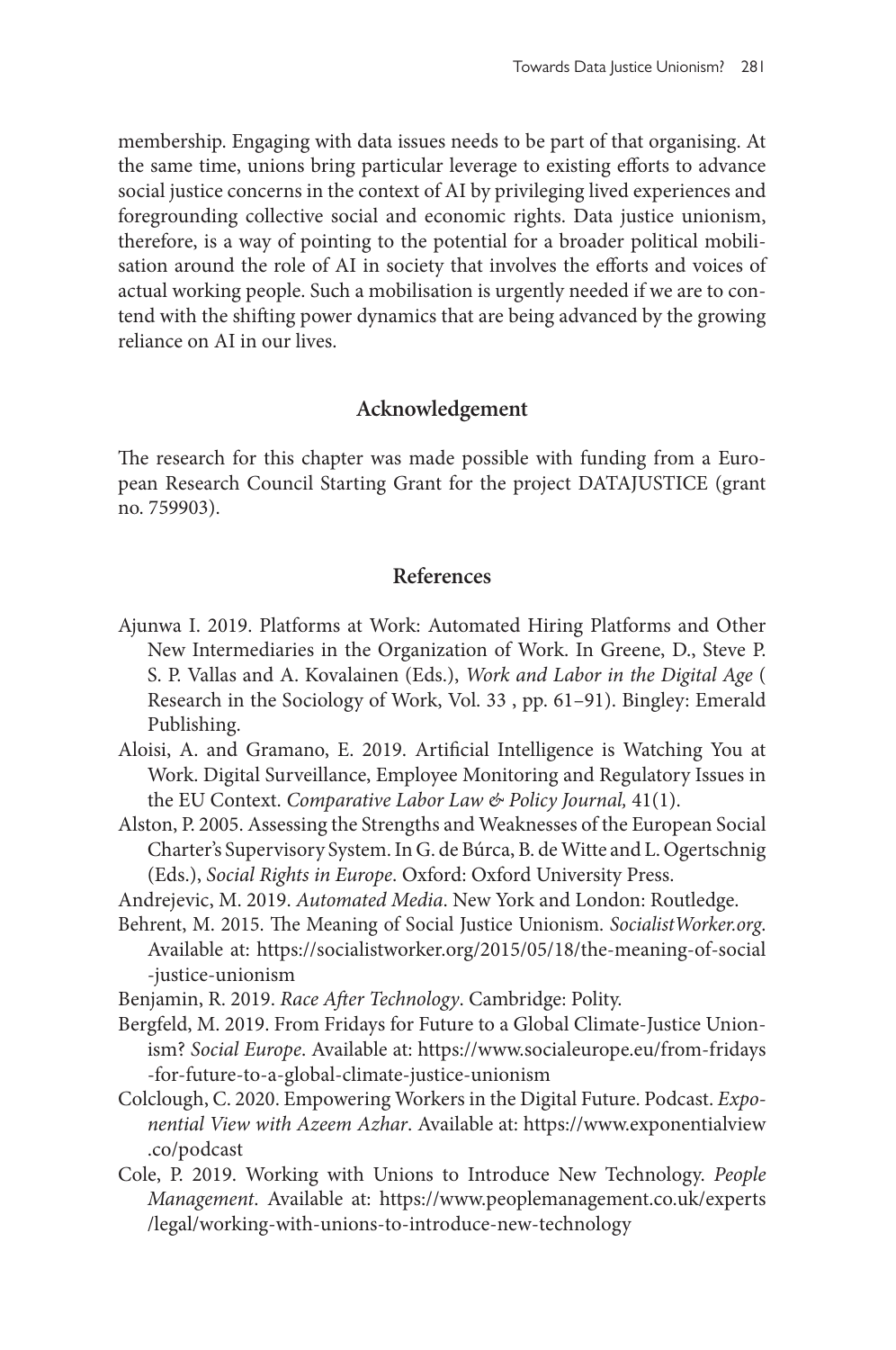- Costanza-Chock, S. 2018. Design Justice, A.I., and Escape from the Matrix of Domination. *Journal of Design and Science* 3(5).
- Couldry, N. and Mejias, U. 2018. Data Colonialism: Rethinking Big Data's Relation to the Contemporary Subject. *Television and New Media*, 20(4), 338.
- Crooks, R. 2019. What we Mean When we Say #AbolishBigData2019. *Medium*, 22 March. Available at: [https://medium.com/@rncrooks/what-we-mean](mailto:https://medium.com/@rncrooks/what-we-mean-when-we-say-abolishbigdata2019-d030799ab22e) [-when-we-say-abolishbigdata2019-d030799ab22e](mailto:https://medium.com/@rncrooks/what-we-mean-when-we-say-abolishbigdata2019-d030799ab22e)
- Dencik, L., Hintz, A. and Cable, J. 2016. Towards Data Justice? The Ambiguity of Anti-surveillance Resistance in Political Activism. *Big Data & Society*, 3(2): 1–12. DOI: <https://doi.org/10.1177/2053951716679678>
- Dencik, L., Jansen, F. and Metcalfe, P. 2018. A Conceptual Framework for Approaching Social Justice in an Age of Datafication. Working Paper, DATA-JUSTICE project. Available at: [https://datajusticeproject.net/2018/08/30/a](https://datajusticeproject.net/2018/08/30/a-conceptual-framework-for-approaching-social-justice-in-an-age-of-datafication) [-conceptual-framework-for-approaching-social-justice-in-an-age-of-data](https://datajusticeproject.net/2018/08/30/a-conceptual-framework-for-approaching-social-justice-in-an-age-of-datafication) [fication](https://datajusticeproject.net/2018/08/30/a-conceptual-framework-for-approaching-social-justice-in-an-age-of-datafication)
- Dencik, L. and Wilkin, P. 2015. *Worker Resistance and Media: Challenging Global Corporate Power in the 21st Century*. London and New York: Peter Lang.
- De Stefano, V. 2018. 'Negotiating the Algorithm': Automation, Artificial Intelligence and Labour Protection. Employment, Working Paper No. 246, International Labour Office.
- Floridi, L. and Taddeo, M. 2016. What is Data Ethics? *Philosophical Transactions of the Royal Society*, 374(2083). Available at: [http://rsta.royalsociety](http://rsta.royalsocietypublishing.org/content/374/2083/20160360) [publishing.org/content/374/2083/20160360](http://rsta.royalsocietypublishing.org/content/374/2083/20160360)
- Fuster, M. 2017. Analytical Framework of the Democratic and Procommons Qualities of Collaborative Economy Organizations. DECODE blog, 6 October 2017.
- Gangadharan, S. P. 2019. What Do Just Data Governance Strategies Need in the 21st Century? Keynote at Data Power Conference, 12- 13 September, Bremen, Germany.
- Gangadharan, S. P. and Niklas, J. 2019. Decentering Technology in Discourse on Discrimination. *Information, Communication & Society*, 22(7): 882–899.
- Graham, L. et al. 2020. Artificial Intelligence in Hiring: Assessing Impacts on Equality. *Institute for the Future of Work*. Available at: [https://static1](https://static1.squarespace.com/static/5aa269bbd274cb0df1e696c8/t/5ea831fa76be55719d693076/1588081156980/IFOW+-+Assessing+impacts+on+equality.pdf) [.squarespace.com/static/5aa269bbd274cb0df1e696c8/t/5ea831fa76be557](https://static1.squarespace.com/static/5aa269bbd274cb0df1e696c8/t/5ea831fa76be55719d693076/1588081156980/IFOW+-+Assessing+impacts+on+equality.pdf) [19d693076/1588081156980/IFOW+-+Assessing+impacts+on+equality.pdf](https://static1.squarespace.com/static/5aa269bbd274cb0df1e696c8/t/5ea831fa76be55719d693076/1588081156980/IFOW+-+Assessing+impacts+on+equality.pdf)
- Gray, M. and Suri, S. 2019. *Ghost Work: How to Stop Silicon Valley from Building a New Underclass*. Boston, MA: Houghton Mifflin Harcourt.
- Healy, G. et al. (Eds.). 2004. *The Future of Worker Representation*. Basingstoke, UK: Palgrave.
- Heeks, R. 2017. A Structural Model and Manifesto for Data Justice for International Development. *Development Informatics Working Paper Series*, No. 69.
- Hintz, A., Dencik, L. and Wahl-Jorgensen, K. 2018. *Digital Citizenship in a Datafied Society*. Cambridge: Polity.
- HRBDT. 2020. The Human Rights, Big Data and Technology Project. Available at:<https://www.hrbdt.ac.uk>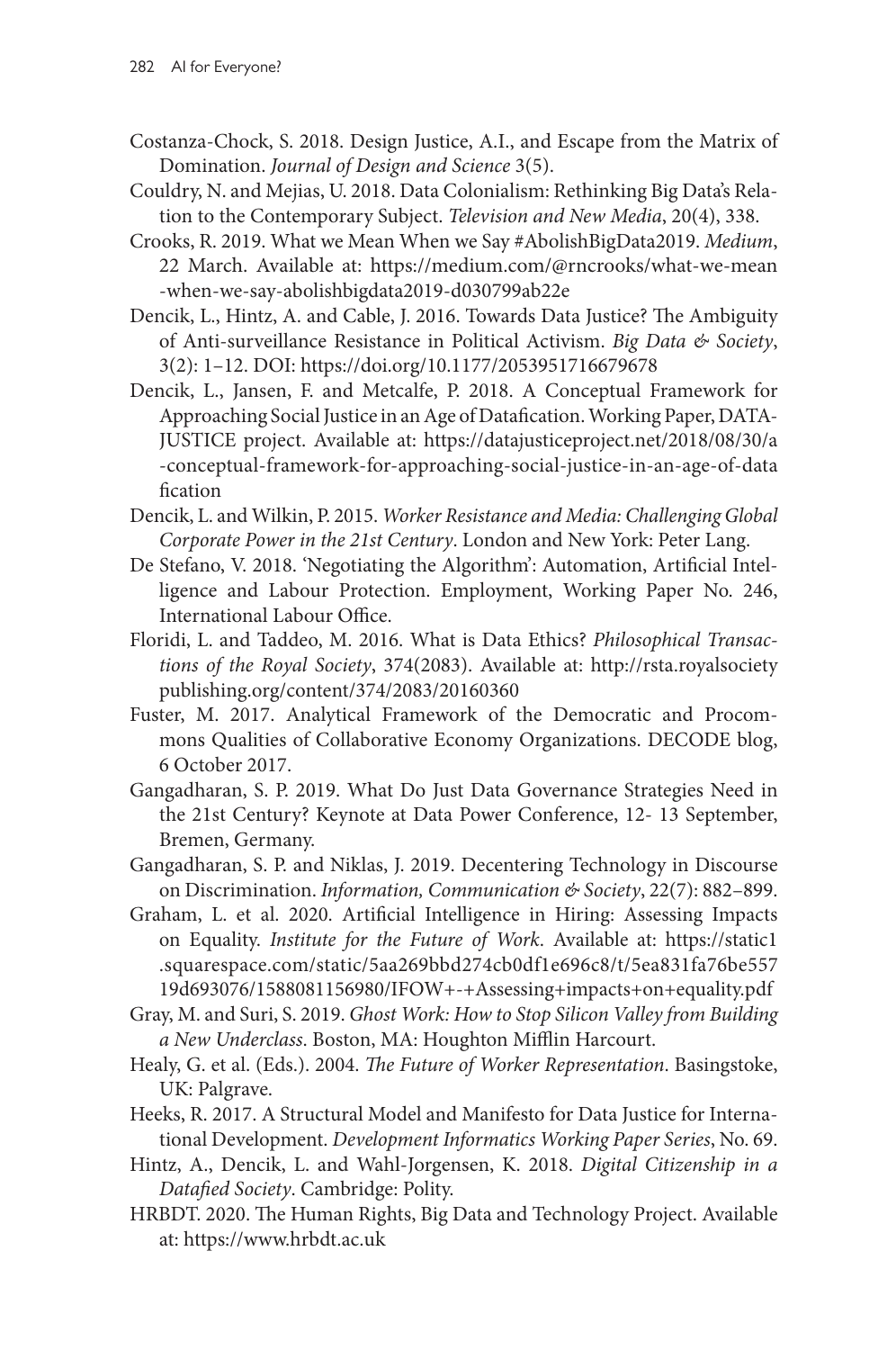- Jansen, F. 2020. Consultation on the White Paper on AI A European Approach. Submission. DATAJUSTICE project. Available at: [https://data](https://datajusticeproject.net/wp-content/uploads/sites/30/2020/06/Submission-to-AI-WP-Fieke-Jansen.pdf) [justiceproject.net/wp-content/uploads/sites/30/2020/06/Submission-to](https://datajusticeproject.net/wp-content/uploads/sites/30/2020/06/Submission-to-AI-WP-Fieke-Jansen.pdf) [-AI-WP-Fieke-Jansen.pdf](https://datajusticeproject.net/wp-content/uploads/sites/30/2020/06/Submission-to-AI-WP-Fieke-Jansen.pdf)
- Johnson, J. A. 2018. *Toward Information Justice*. Cham, Switzerland: Springer.
- Jørgensen, R. F. et al. 2019. Exploring the Role of HRIA in the Information and Communication Technologies Sector. In: N. Götzmann (Ed.), *Handbook on Human Rights Impact Assessment*. Cheltenham: Edward Elgar Publishing.
- Kellogg, K. C., Valentine, M. A. and Christin, A. 2020. Algorithms at Work: The New Contested Terrain of Control. *Academy of Management Annals*, 14(1): 366-410.
- Mason, P. 2015. *Postcapitalism: A Guide to Our Future*. London: Allen Lane
- McAlevey, J. 2016. *No Shortcuts: Organising for Power in the New Gilded Age*. Oxford: Oxford University Press.
- McQuillan, D. 2020. AI After the Pandemic. *Medium*. Available at: [https://](mailto:https://medium.com/@danmcquillan/ai-after-the-pandemic-c603866a6ef8) [medium.com/@danmcquillan/ai-after-the-pandemic-c603866a6ef8](mailto:https://medium.com/@danmcquillan/ai-after-the-pandemic-c603866a6ef8)
- Moore, P.V., Upchurch, M. and Whittaker, X. (eds) 2017. *Humans and Machines at Work: Monitoring, Surveillance and Automation in Contemporary Capitalism*. Basingstoke: Palgrave Macmillan.
- Moulier Boutang, Y. 2011. *Cognitive Capitalism*. Cambridge: Polity Press.
- Naughton, J. 2019. Are Big Tech's Efforts to Show it Cares About Data Ethics Another Diversion? *The Guardian*, 7 April. Available at: [https://www](https://www.theguardian.com/commentisfree/2019/apr/07/big-tech-data-ethics-diversion-google-advisory-council) [.theguardian.com/commentisfree/2019/apr/07/big-tech-data-ethics-diversion](https://www.theguardian.com/commentisfree/2019/apr/07/big-tech-data-ethics-diversion-google-advisory-council) [-google-advisory-council](https://www.theguardian.com/commentisfree/2019/apr/07/big-tech-data-ethics-diversion-google-advisory-council)
- Niklas, J. and Dencik, L. 2020. European Artificial Intelligence Policy: Mapping the Institutional Landscape. Working Paper. DATAJUSTICE project. Available at: [https://datajusticeproject.net/wp-content/uploads/sites/30/2020/07](https://datajusticeproject.net/wp-content/uploads/sites/30/2020/07/WP_AI-Policy-in-Europe.pdf) [/WP\\_AI-Policy-in-Europe.pdf](https://datajusticeproject.net/wp-content/uploads/sites/30/2020/07/WP_AI-Policy-in-Europe.pdf)
- Ruppert, E., Isin, E. and Bigo, D. 2017. Data Politics. *Big Data & Society*. July– December: 1–7. Available at: [http://journals.sagepub.com/doi/abs/10.1177](http://journals.sagepub.com/doi/abs/10.1177/2053951717717749) [/2053951717717749](http://journals.sagepub.com/doi/abs/10.1177/2053951717717749)
- Sadowski, J. 2019. When Data is Capital: Datafication, Accumulation, and Extraction. *Big Data & Society*. January–June: 1–12.
- Sadowski, J. 2020. The Internet of Landlords: Digital Platforms and New Mechanisms of Rentier Capitalism. *Antipode*, 52(2), 562–580.
- Sánchez-Monedero, J. and Dencik, L. 2019. The Datafication of the Workplace. Working Paper. DATAJUSTICE project. Available at: [https://datajustice](https://datajusticeproject.net/wp-content/uploads/sites/30/2019/05/ReportThe-datafication-of-the-workplace.pdf) [project.net/wp-content/uploads/sites/30/2019/05/ReportThe-datafication](https://datajusticeproject.net/wp-content/uploads/sites/30/2019/05/ReportThe-datafication-of-the-workplace.pdf) [-of-the-workplace.pdf](https://datajusticeproject.net/wp-content/uploads/sites/30/2019/05/ReportThe-datafication-of-the-workplace.pdf)
- Scholz, T. (Ed.). 2013. *Digital Labor: The Internet as Playground and Factory*. New York and London: Routledge.
- Scholz, T. 2017. *Uberworked and Underpaid: How Workers are Disrupting the Digital Economy*. Cambridge: Polity Press.
- Srnicek, N. 2017. *Platform Capitalism*. Cambridge: Polity Press.